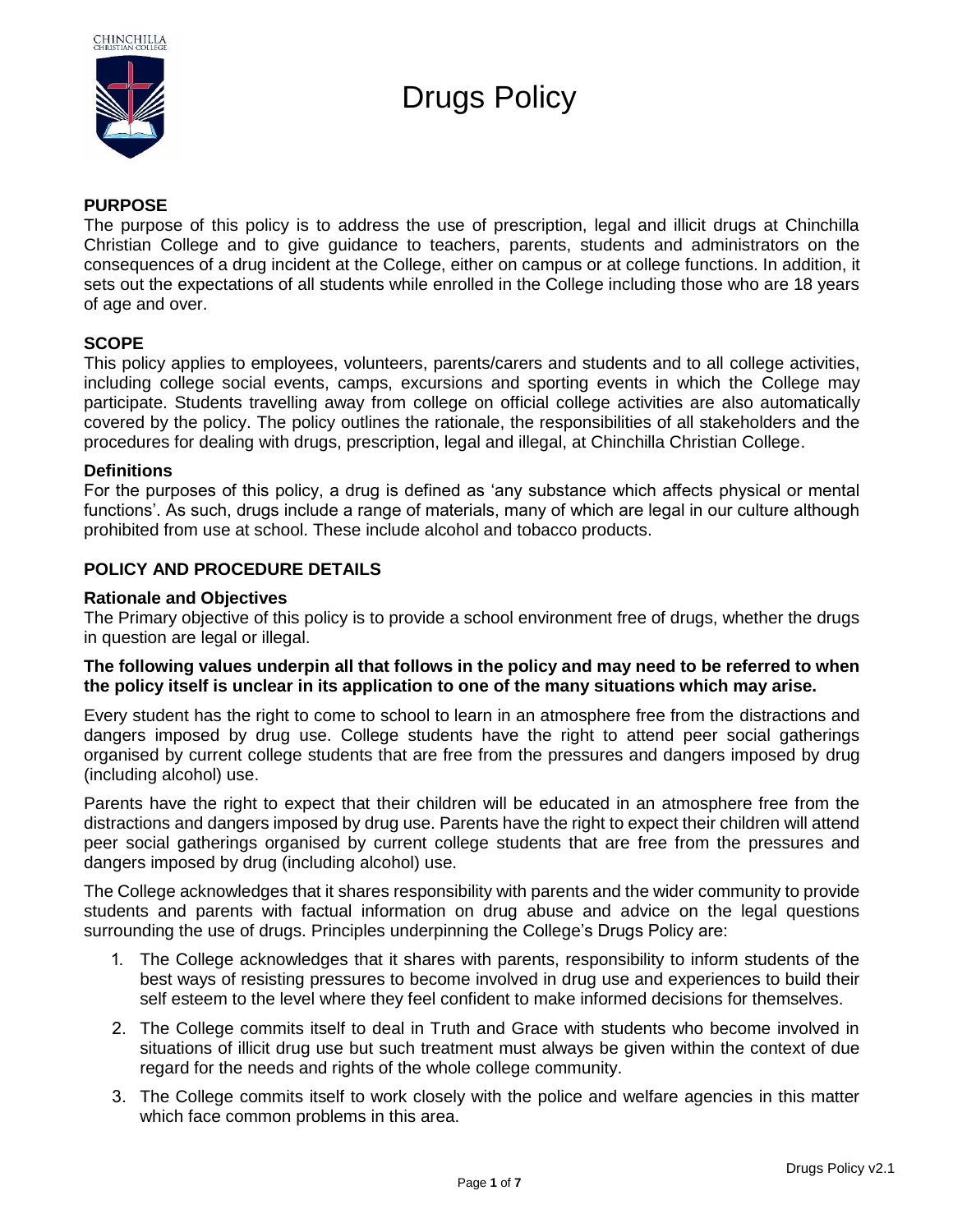- 4. Teachers share with parents the responsibility for modelling appropriate drug usage both in and out of school. Teachers accept that they are under an obvious professional obligation to set an example to their students in this matter.
- 5. Although this policy refers directly to drugs, it also, by extension, applies to the implements involved in the use of drugs. Such implements indicate an intention to use the prohibited drug and will attract penalties consistent with the use of drugs at college.

# **Policy - Prescription Drugs**

From time to time parents may request that members of staff administer prescribed medication during school hours. All such requests must be referred to the First Aid Officer. In consultation with the Principal, the First Aid Officer will assess the situation and if it is agreed that the situation requires supervised administration of medication the following procedures are to be followed:

- 1. The student's parents must make a written request to Admin staff including instructions for the administration of the drug, and any special needs of the student, by completing an Authority to Administer Medication Form
- 2. The Principal will authorise a staff member to administer the medication.
- 3. Only the designated member of staff has this authority.
- 4. The designated member of staff must ensure that all medication is in a container labelled by a health care professional or pharmacist, showing:
	- The name of drug
	- Use by date
	- Name of medical practitioner prescribing the drug
	- Name of student
	- Dosage
	- Frequency and method of administration

Medication which is not so labelled must not be administered.

- 5. Non-prescription medications such as analgesics are not to be administered by college staff unless the designated member of staff is a registered nurse or equivalent.
- 6. All medication is to be kept in a designated cupboard.
- 7. An official register on the Administration of Medication to students is to be kept by the designated member of staff.
- 8. Parents are to be notified in writing of the College's policy including the requirement that the College takes no responsibility to ensure that medication is not out of date or that sufficient quantities of the medication are provided.
- 9. The designated member of staff is to return all unused medication to parents when the parents inform the College in writing that medication is no longer needed or it is past the use-by date.
- 10. If a member of college staff becomes aware that a student has possession of a medication without written advice from a parent, or the parent's advice is inconsistent with the medical instructions provided, he/she should confiscate the medication, store it securely and notify the Principal. The Principal or designated member of staff will contact the parents.

#### **Policy - Legal drugs**

There are clear legal sanctions governing the sale to and use of alcohol and cigarettes by minors. These legal sanctions apply at the Chinchilla Christian College as in the rest of the community. It is, therefore, the College's policy that use of cigarettes and alcohol is banned on all college property and at college functions, activities or excursions where students are involved.

In formulating the policy the following has been considered:

1. Health and Safety legislation places a duty of care on the employer to provide a safe working environment.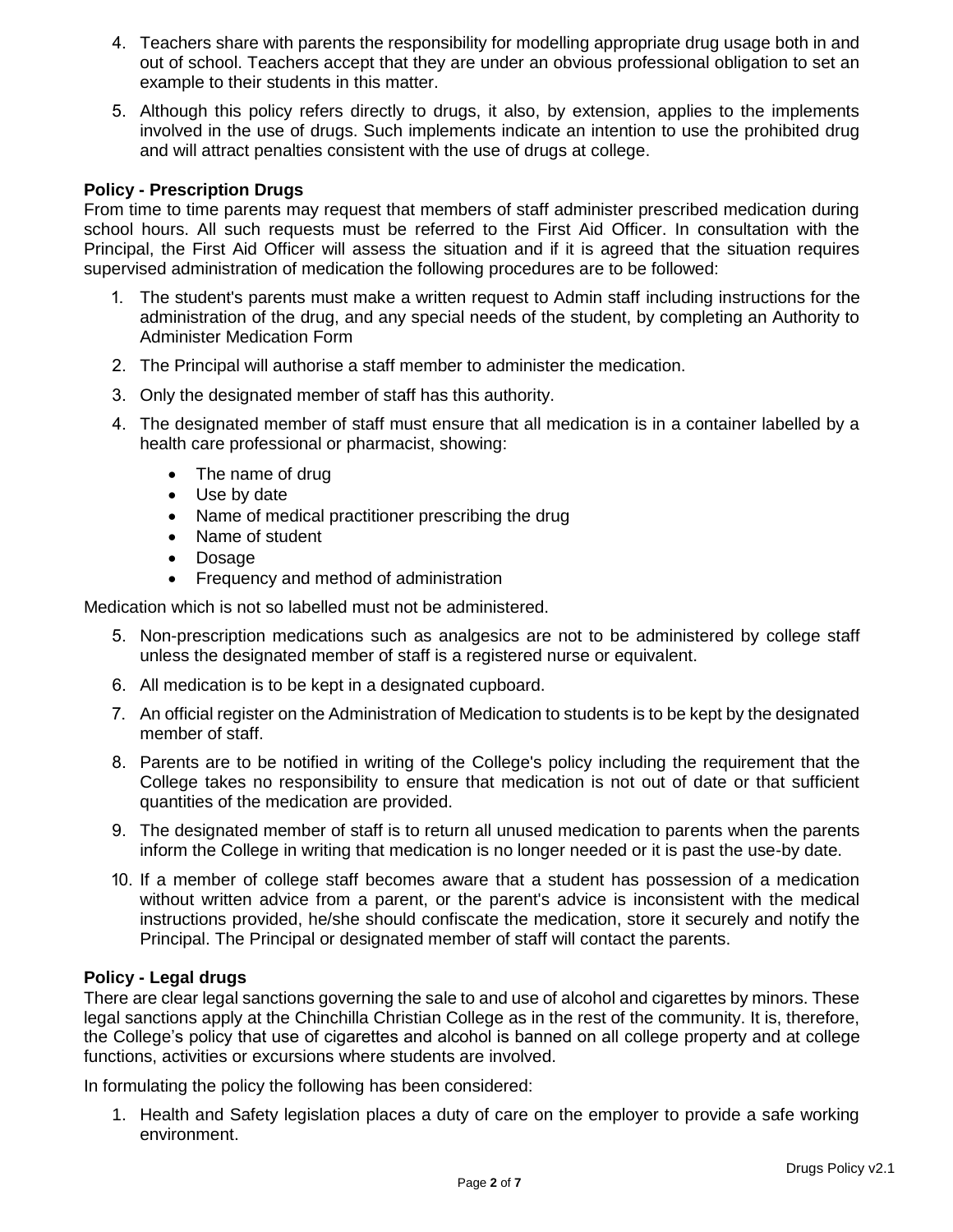- 2. Smoking is now banned in most states in enclosed public spaces and within 5 metres of the College boundary.
- 3. It is illegal to supply cigarettes or alcohol to children less than 18 years of age.
- 4. Most non-government schools in Queensland have a complete ban on smoking on school premises and at all school functions where students are involved, and most schools restrict the supply of alcohol at school functions.

The following applies in relation to the use of alcohol and cigarettes on school property or at school functions:

- 1. Students are prohibited from using alcohol and/or tobacco on school property or at school functions and activities.
- 2. Staff at school camps and excursions will refrain from drinking alcohol or smoking. This observation is in keeping with the legal duty of care incumbent on all school staff and with the acknowledged need to model appropriate behaviour for students.
- 3. Schools were declared 'smoke free zones' in 1989 and this prohibition on smoking applies to staff, students and members of the public.
- 4. In this policy, glue, solvents and other inhalants will be treated in the same way as alcohol. That is, their use at school is prohibited and their use will attract similar penalties.
- 5. The school undertakes to develop as part of its curriculum, information for students on the responsible use of alcohol and the dangers of tobacco use.

#### **Policy - Use of Illicit Drugs**

All college personnel have legal and professional responsibilities to respond to information about, and incidents involving, student use or possession of illicit drugs at college or during college activities.

Students and staff should be aware that possession, use and sale of drugs, and possession of implements related to drug use, is illegal and, in most cases, the police will be called if a student is found in possession of or using an illicit substance at college.

It should be noted that students who are 17 years or older are regarded, in the eyes of the law, as adults. An incident involving an adult is very likely to result in court action.

The College will:

- 1. Include information about drug abuse and decision making as part of the College's Human Relationship/Life Skills/Health and Physical Education programs.
- 2. Ensure teachers on playground duty are vigilant and aware of this issue.
- 3. Inform students, parents, teachers and the police of the College's drug policy.
- 4. Build on trust between students and staff.

Responding to an Incident of Illicit Drug Use:

- 1. Once the College has established that there is a drug incident, the Principal or delegate will inform the parents of the student/s concerned immediately.
- 2. Where a number of students are involved, students are to be isolated as much as possible from one another during the College investigation. This will make it easier to arrive at the truth.
- 3. Schools have a limited capacity to search students and their property. Unless given permission by the student, school authorities cannot search their possessions for suspected illicit drugs. Schools are encouraged to phone the students' parents/carers if a search of their property is to occur. School authorities do not have the right to do a body search of a young person. Given this caution, it is better to call the police whose responsibility in this area is much clearer. However, as school lockers and desks are the property of the school they can be searched if a teacher has reasonable grounds for believing that it contains unsanctioned or illicit drugs. The search can take place without notice.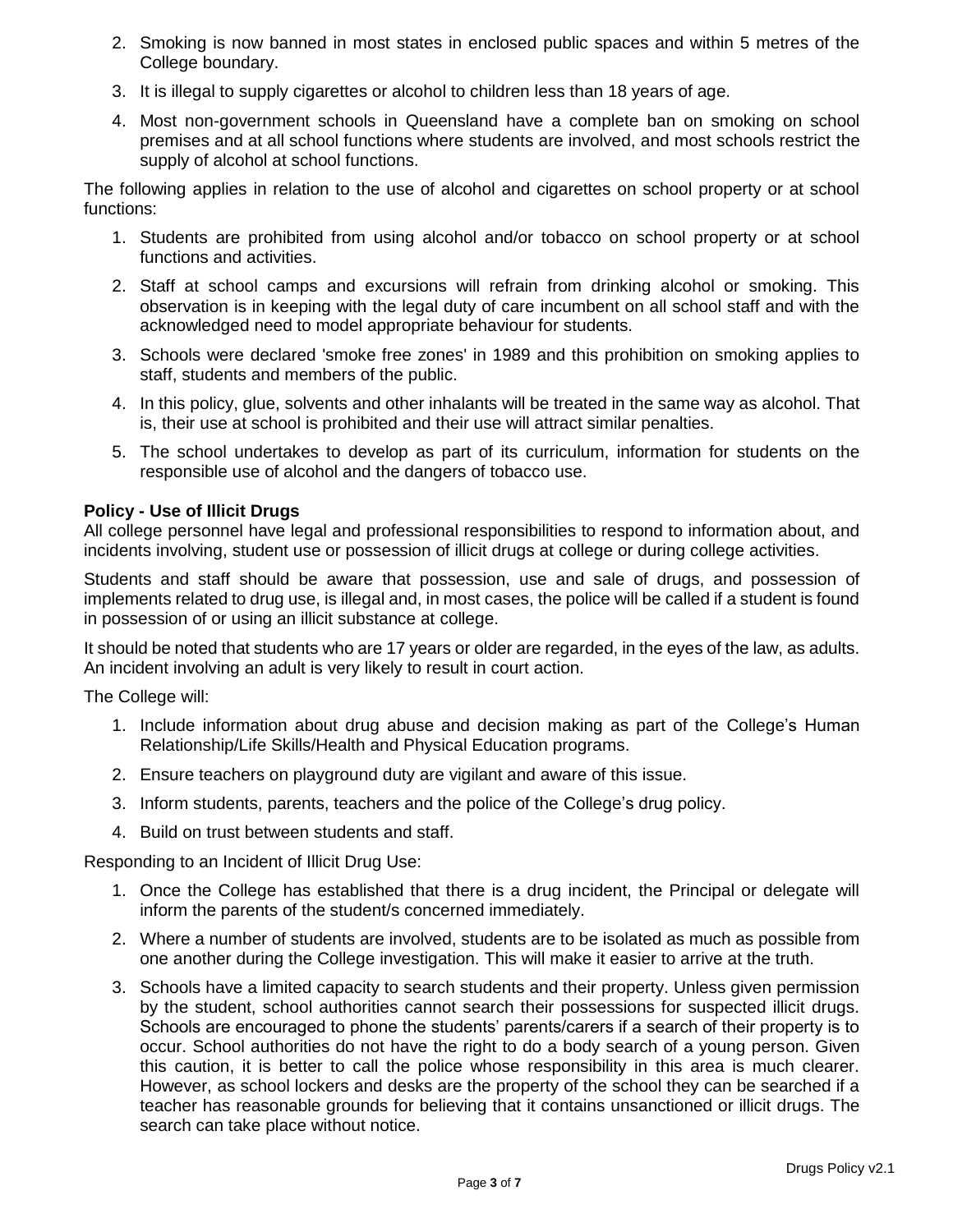- 4. Because of the seriousness of this kind of incident, investigation of an incident involving illicit drugs should be conducted by the Principal wherever possible, and with another member of staff present to take notes of the questioning.
- 5. Accurate record taking is crucial and the writing up of clear and direct records of the incident is to occur as soon as possible after the matter has been investigated.
- 6. The Principal or delegate will inform the whole staff as soon as possible after the incident, provided in so doing they are not breaching any aspects of the Privacy Act. Consideration of whether or not it is appropriate to inform parents and students, particularly if the incident has been mentioned in the media, is a decision of the Principal.
- 7. If police are called to the College, college staff are expected to respect the responsibility of the police as they conduct their investigation. Police have considerable discretionary power when dealing with juveniles and have shown themselves to be resourceful and compassionate in handling matters of this kind. Students and the whole college community benefit when police and the College work closely, sharing information and openly seeking the same goals. Note: in implementing the College's drug policy consideration must be given at all times to protecting the privacy of individual students, and their families.

# **Minimising Illicit Drug Use**

In order to minimise illicit drug use, the College will:

- 1. Advertise widely that illicit drug use, possession and supply in the College is unacceptable and, when detected, will result in serious consequences, including police and parental involvement.
- 2. Reinforce the unacceptability of illicit drugs in schools by consistently carrying through on stated actions.
- 3. Identify consequences and apply them consistently and fairly to users and suppliers.
- 4. Establish an environment in which all college community members have enough care and concern for each other that they will confidentially pass on information about people using, carrying and/or selling drugs.
- 5. Use police cautioning processes where possible and utilise community services where appropriate.
- 6. Implement education programs which reinforce consequences of having illicit drugs at college.
- 7. Ensure that detection and deterrent processes are maintained and sustained.
- 8. Inform the whole community about the processes, possible consequences and potential outcomes of being found with drugs at college.
- 9. Review and evaluate strategies and procedures regularly and revise them as required.
- 10. Devise a strategy to inform and educate the media in relation to procedures for managing drug incidents in the College.

#### **Chinchilla Christian College: FAQ Drugs**

**1. Why does the College include the following requirements and rights as part of its contract and other statements with families and students?**

Students agree not to use tobacco, alcohol or any other harmful drugs while enrolled at the college. That is, on enrolment families and students agree that students will not use tobacco, alcohol or any other harmful drugs while enrolled at the college. We respect and trust families and students to honour their commitment.

Every student has the right to come to school to learn in an atmosphere free from the distractions and dangers imposed by drug use. College students have the right to attend peer social gatherings organised by current college students that are free from the pressures and dangers imposed by drug use.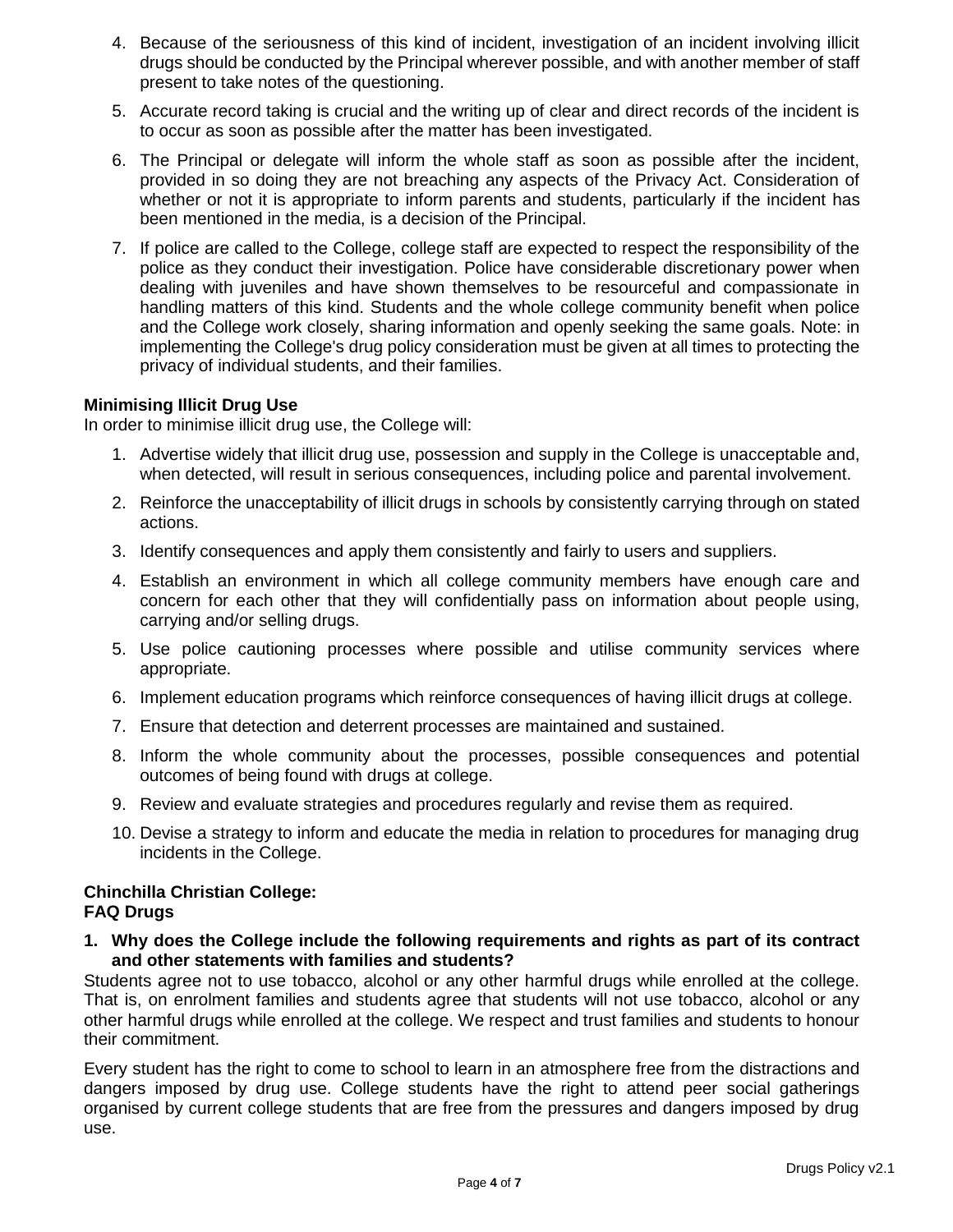Parents have the right to expect that their children will be educated in an atmosphere free from the distractions and dangers imposed by drug use. Parents have the right to expect their children will attend peer social gatherings organised by current college students that are free from the pressures and dangers imposed by drug use.

It is our desire to see our young people have a life of hope and purpose orientated around a positive lifestyle free from the dangers of harmful drugs in their school years.

The safety and health of students is of our concern especially in promoting learning, we know:

- Youth are at much greater risk of emotional and physical harm than adults in terms of alcohol use. Higher risk includes sexual coercion or abuse and physical recklessness, abuse or attack.
- Alcohol and other drug taking is linked to the death and serious harm incidents among adolescents most of which are from unnatural causes and preventable.
- Teenagers are still physically developing. Adolescence is a period of rapid growth. The brain, nervous system, reproductive system and liver are still maturing. The body and muscle mass is incomplete and much more sensitive to the chemicals in drugs. The younger a child starts using alcohol, the greater the chance of becoming an alcoholic.
- Teenagers are still emotionally developing. A young person is forming a sense of personal identity and is learning basic social skills. Alcohol disrupts this process by producing a chemical "high" that affects the process of learning how to deal with others, carrying out responsibilities, and handling problems.
- Adolescents who experiment with alcohol often get drunk. The teenage party that permits alcohol use often has the focus on drinking rather than on other activities.
- There is no known "safe" dose of alcohol for young people. Any level of alcohol in the body of a young person puts him or her at higher risk.

# **2. Is this a Christian thing, not drinking alcohol?**

Actually the Bible (1 Corinthians 10:23) says, "I have the right to do anything," you say—but not everything is beneficial. "I have the right to do anything"—but not everything is constructive." Our Lord and Saviour, Jesus, lived in a time when wine was a common drink. One day at a wedding where they had run out of wine, His mum asked him to do something, the result; Jesus made the best wine from water at a wedding. Chiefly, the Bible warns people to be wise and refrain from the dangers of getting drunk.

Rather than being a rule, drinking alcohol is to do with choice and wisdom. Some people in society have made decisions not to drink alcohol because of its negative effects on individuals and the community. Other people enjoy a beer or a glass of wine without getting drunk. Unfortunately, alcohol related issues in Australia have major negative effects on many members of our community and their families (drink driving, physical abuse, mental illness etc). These days there are many alternatives to wine to drink that do not contain alcohol; this wasn't the case throughout history.

The College believes your decision to consume alcohol needs to happen when you have completed your school studies. It is better made once you have had a chance to reflect on the impact of alcohol in our society and what it would mean in your own life as you mature into adulthood.

Again, the main reason for the college's expectation is to protect you from harm in your school years.

# **3. What does the college base its position in regards to alcohol on?**

Life experience and research, for example the best and latest research undertaken by the 2009 National Health and Medical Research Council (NHMRC) guidelines. It states:

Alcohol has a complex role in Australian society. Most Australians drink alcohol, generally for enjoyment, relaxation and sociability, and do so at levels that cause few adverse effects. However, a substantial proportion of people drink at levels that increase their risk of alcohol-related harm. For some, alcohol is a cause of significant ill health and hardship. In many countries, including Australia, alcohol is responsible for a considerable burden of death, disease and injury. Alcohol-related harm to health is not limited to drinkers but also affects families, bystanders and the broader community.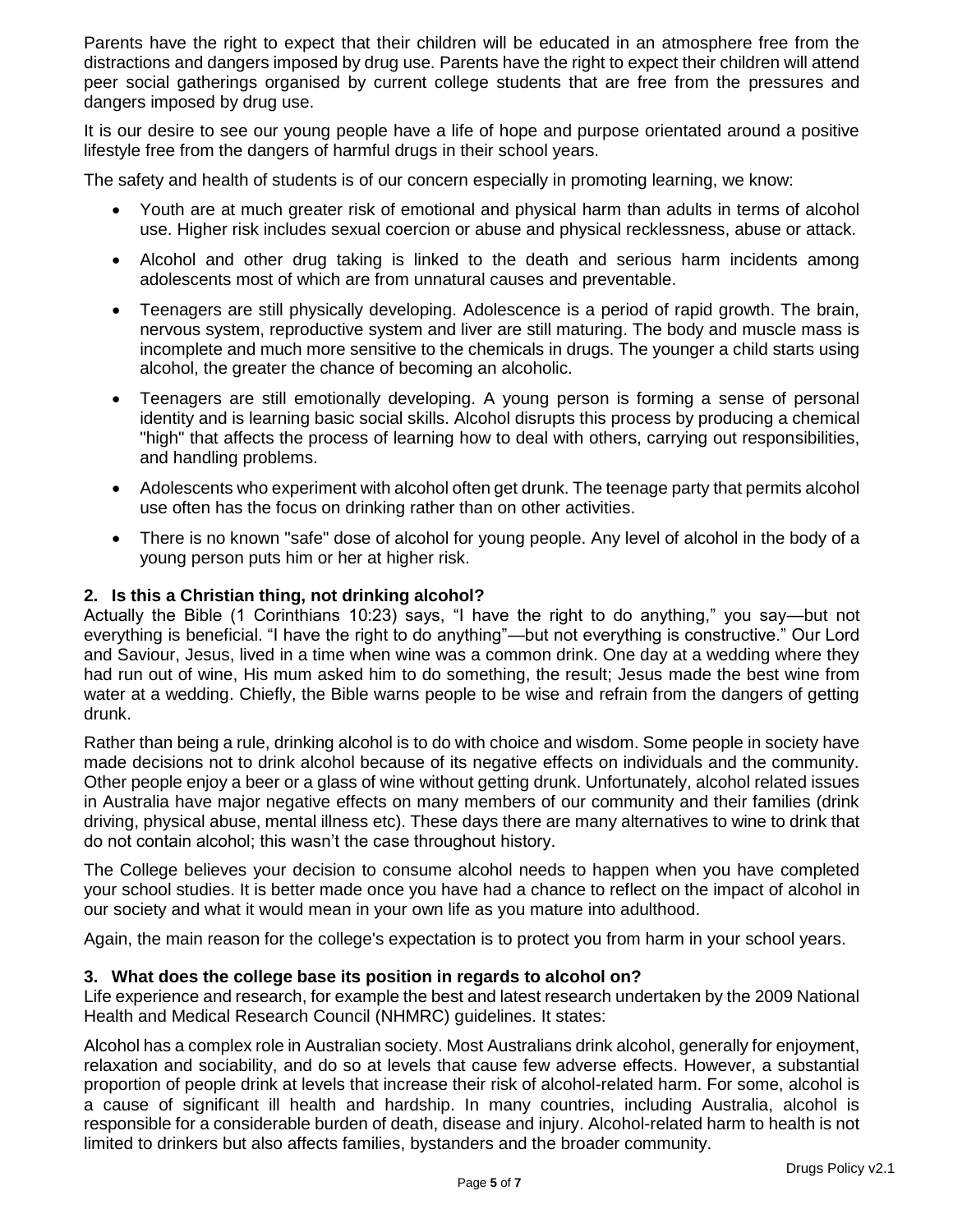These 2009 National Health and Medical Research Council (NHMRC) guidelines aim to establish the evidence base for future policies and community materials on reducing the health risks that arise from drinking alcohol. The guidelines communicate evidence concerning these risks to the Australian community to allow individuals to make informed decisions regarding the amount of alcohol that they choose to drink.

Guideline Number 3. For children and young people, not drinking alcohol is the safest option.

Smoking health warnings are well established in our community.

# **4. What about medication prescribed for me by my health professional?**

This is something between you, your family and your doctor. In this context, these would not be classed as harmful drugs. See medication identification and storage rules for at school use.

# **5. Why are students asked not to attend social gatherings (parties, group of friends etc) where tobacco, alcohol and other harmful drugs are being consumed by school aged young people?**

- The risk of attending such a party is high: See earlier questions.
- Life has more potential and hope than reducing a Friday night down to sitting around watching peers become intoxicated, sick, abusive and potentially abused.
- Associated behaviour of others at the party often brings disrepute to bystanders.
- This type of behaviour is totally against stated college policy and acceptance by parents and students of the College's attitude to smoking, drinking and use of illegal drugs is a prerequisite for enrolment.

# **6. What happens if a student breaks his or her agreement with the college?**

Each case is handled on an individual basis.

Remember, students attending Chinchilla Christian College should not attend parties or functions where drugs, alcohol or cigarettes are likely to be pressed upon them.

Examples:

- A student who drinks alcohol in a public place breaks the law of the land and brings disrepute to the college will be subject to consequences from the college and police.
- Students involved with harmful drugs will face consequences far beyond that of the College, police will be involved.
- Any student who uses tobacco and/or alcohol while enrolled at the College, or makes such material available for use by other College students, may be suspended or expelled.
- The possession and/or use of certain drugs is a criminal offence. Students proven to have been personally involved with these drugs may be expelled.
- College students organising social gatherings at private property that involve tobacco and alcohol etc. for the consumption of students associated with the college will be subject to the consequences set out on the enrolment agreement.
- College students organising social gatherings at public venues that involve tobacco and alcohol etc. for the consumption of students associated with the college will be referred to the police and will be subject to the consequences set out on the enrolment agreement.

# **7. Why does the College talk about respect and trust in these matters?**

Young people in our college community are treated with respect and we trust them to do the right thing. Likewise, we expect our students to respect and trust us in these matters. Tobacco, alcohol and other harmful drugs have been an issue in the lives of young people for generations. Parents and staff